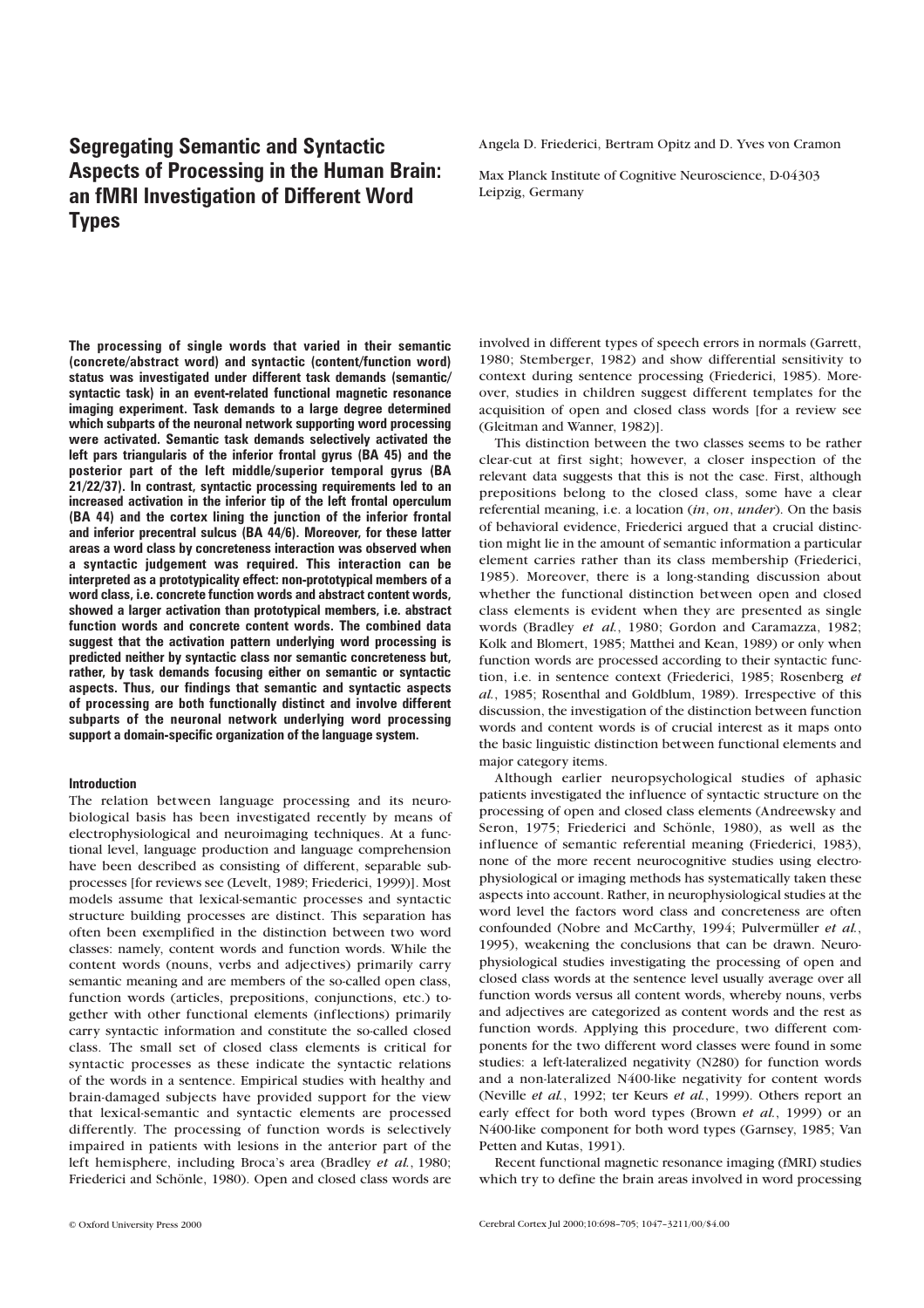have focused mainly on the processing of concrete nouns. These studies indicate that passive listening or silent reading of words evokes major activation in Brodmann's areas (BA) 22/42 in the left temporal cortex (Petersen *et al.*, 1989, 1990; Frith *et al.*, 1991; Howard *et al.*, 1992; Price *et al.*, 1997), although sometimes this activation is bilateral. Left inferior frontal activation is reported during word perception when strategic semantic processes come into play (Fiez, 1997). Bilateral inferior frontal activation with a dominance of the left hemisphere was observed for verbal-semantic memory (Wagner *et al.*, 1998). Kiehl and colleagues (Kiehl *et al.*, 1999) tried to define the neural pathways involved in the processing of concrete and abstract words (presumably nouns) in an fMRI study applying a lexical decision task. They specify the neural network of word processing to involve the bilateral fusiform gyrus, anterior cingulate, left middle temporal gyrus, right posterior superior temporal gyrus, and left and right inferior frontal gyrus, and claim that the right anterior temporal cortex particularly supports the processing of abstract representations of language. Nobre *et al.*, using a semantic judgement task, found the left inferior frontal gyrus (BA 47), superior frontal gyrus/sulcus (BA 9), angular gyrus (BA 39) and left anterior temporal region to be activated during processing concrete content words, whereas the superior part of Broca's area (BA 44/6), the inferior frontal gyrus (BA 45) and temporal areas (BA 21, BA 40) were active during the processing of function words (Nobre *et al.*, 1997). Thus, it appears that different inferior frontal and temporal areas are activated by different conditions, i.e. stimulus types as well as task demands.

# *The Present Study*

The present study set out to disentangle the effect of class membership (open class/closed class) and the effect of concreteness (concrete word/abstract word) on word processing as well as the effect of task (semantic task/syntactic task) in a systematic way. We report an event-related fMRI experiment in which open and closed class words, varying in their meaning content, were presented visually. Subjects performed either a syntactic or a semantic categorization task and a physical categorization task. Results indicated that activation in the left inferior frontal and temporal areas varied systematically as a function of word class, concreteness and task. The major effect observed, however, was a function of the task demands. The inferior part of the left fronto-opercular cortex (BA 44) and the inferior part of the precentral gyrus (BA 44/6) were predominantly activated during the syntactic task, whereas left BA 45 and the posterior part of the left superior and middle temporal gyrus (BA 21/22/37) were selectively activated during the semantic task.

### **Materials and Methods**

#### *Participants*

Fourteen right-handed subjects (age 22–31 years, six female) participated in the experiment. They all had normal or corrected to normal vision. Informed consent was obtained from all participants. One participant was excluded from all analysis due to coarse motion artifacts.

# *Materials*

The material for the semantic and syntactic task consisted of 80 nouns and 80 function words. Note that none of the items was word form and thereby category ambiguous. Half of the nouns were concrete nouns, half abstract nouns. The mean frequency of occurrence was 115 for abstract nouns and 110 for concrete nouns. The function word set consisted of 20 locative prepositions (*auf*/*on*) and 20 adverbs of location (*oben*/*above*), representing the concrete items, and 40 abstract items, i.e. 20 conjunctions (*weil*/*because*) and 20 adverbs (*falls*/*if*). Mean frequency was 413 for abstract function words and 533 for concrete function words. The mean word length for function words was 5.8 and for content words 5.0. Though the mean frequency within each word class (noun and function words) was comparable, the frequency between the two classes could not be held constant. Thus, if only word class effects were to occur, these might be difficult to interpret. However, possible effects between concrete and abstract words would not be, as words of equal frequency are compared. Moreover, possible main effects of task are also independent of the frequency issue. The material for the physical task consisted of consonant letter strings (1.3° vertical visual angle). The spacing between the letters was normal, i.e. identical to that of the words in half of the items, and larger than normal between the individual letters in the rest of the items (25 versus 5% of the height of a single letter).

### *Procedure*

In an event-related design stimuli were presented visually for a period of 500 ms with an inter-stimulus interval of 10 s, during which a fixation cross was presented. This interval allowed the fMRI signal to return to the baseline level.

Participants were required to look at and classify the presented stimulus item. Due to the extensive recording time in event-related fMRI studies, subjects performed either a syntactic or a semantic categorization task. A physical categorization task served as a baseline task in both groups. The *syntactic task* required participants to indicate whether the stimulus seen was a noun or a function word. The *semantic task* required participants to judge whether the stimulus was a concrete or an abstract word. Word stimuli were written in upper case with normal spacing between the letters. The *physical task* required participants to decide whether the items were written normally or with an enlarged space between each letter. Participants had to indicate their decision by pressing a button. One second before each stimulus a visual cue (500 ms duration) indicated which task was required. To ensure subjects were attentive during fixation, in 10% of the trials, evenly distributed across items and tasks, the fixation cross changed its color randomly in the time interval between two stimuli. Participants were instructed to respond as quickly as possible to these changes. These trials were excluded from all analyses.

#### *Data Acquisition and Analysis*

Echo planar and conventional imaging was performed on a 3 T Bruker Medspec 30/100 scanner. A standard birdcage head coil was used. Visual stimuli were presented on a screen positioned at the head end of the magnet bore. Subjects viewed the screen through mirror glasses. Cushions were used to reduce head motion. Imaging procedures included the collection of structural images (IR-RARE sequence, TE = 20 ms, TR =  $3750$  ms, matrix =  $512 \times 512$ ) and gradient echo planar imaging (EPI) (TE =  $40 \text{ ms}$ , TR =  $2 \text{ s}$ ,  $3.0 \text{ mm}^2$  in plane resolution) from 10 axial slices (5 mm thickness, 2 mm skip) parallel to the AC–PC line. Prior to any statistical analysis, low-frequency signal fluctuations were removed on a voxel-by-voxel basis (Kruggel *et al.*, 1998). Second, a spatial smoothing with a Gaussian kernel of FWHM = 2.35 was applied to individual datasets. For each participant functional images were analyzed by computing a voxelwise Pearson correlation of the MR signal with a reference wave form. This reference function represented the time course of the alternating task conditions (semantic/syntactic task versus physical baseline task). To account for the physiological delay in the hemodynamic response, the reference function was delayed by 4 s relative to the onset of a particular stimulus (Buckner *et al.*, 1998). The correlation coefficient for each single voxel was normalized to *Z-*scores. Data evaluation on a trial-by-trial basis provided the flexibility to compute the hemodynamic response separately for each single stimulus within each condition. High-resolution brain images, acquired in a separate session using a T1-weighted 3-D MDEFT sequence, were used to assist localization of activation foci. Prior to multisubject averaging [under *H*<sub>0</sub> (a given region is not activated) the *Z*-scores across subjects have a normal distribution. In this case, the mean is a proven estimate of the expected value of the distribution of *Z*-scores across subjects] the registration of individual *Z-*maps was completed by correlating the anatomical slices with the individual high-resolution whole brain dataset (Friston *et*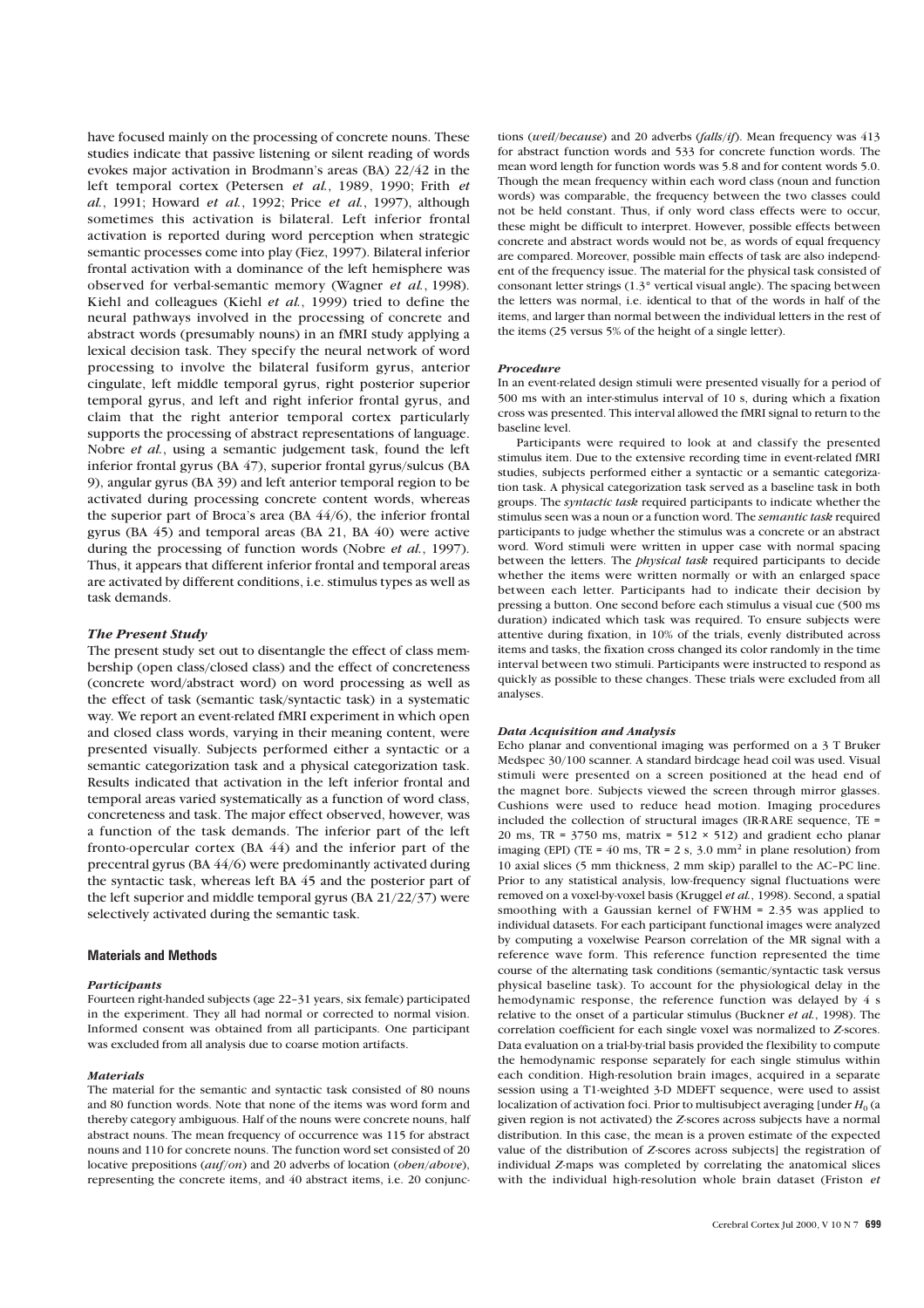*al.*, 1995; Kruggel, 1995). Spatial linear normalization of registered individual data to the stereotactic coordinate system (Talairach and Tournoux, 1988) was carried out, to allow for superimposition of statistical maps across participants. The averaged activation maps were thresholded at *P* < 0.001 to assess significant activation foci.

To analyze differences of significant hemodynamic responses across subjects, the center of fMRI activation foci were identified within consistently activated regions. Spherical regions (3 mm radius) were defined around each of these peak activations, and mean *Z-*scores were subjected to a repeated-measure analysis of variance (ANOVA) with the task as a between-subject factor and word class and concreteness as within-subject factors [cf. (Bosch, 2000)].

# **Results**

# *Behavioral Data*

As shown in Table 1, performance in the syntactic task was faster and less error prone than the performance in the semantic task. An ANOVA on the number of correct responses confirmed the accuracy differences with a significant main effect of task [*F*(1,11) = 73.11, *P* < 0.001].

The ANOVA for the reaction times revealed a significant main effect of task  $[F(1,11) = 2.10, P \le 0.05]$  and word class  $\times$ concreteness interaction  $[F(1,11) = 99.05, P \le 0.001]$ , as well as a three-way interaction of word class × concreteness × task [*F*(1,11) = 50.63, *P* < 0.001]. Separate analyses were conducted for the two task conditions. For the *semantic task* there was a significant main effect of word class  $[F(1,5) = 9.9, P < 0.05]$ , with faster reactions to content words than function words, and a significant word class  $\times$  concreteness interaction  $[F(1,5) = 85.6]$ , *P* < 0.001], reflecting the relatively fast responses to the concrete content words as compared with the other conditions. For the *syntactic task*, there was a significant main effect of concreteness  $[F(1,6) = 9.5, P \le 0.05]$ , with faster reaction times for concrete than for abstract words, and a word class × concreteness interaction  $[F(1,6) = 7.16, P \le 0.05]$ , which was

#### **Table 1**

Mean reaction times in ms, percent correct and SD (in parentheses) as a function of condition

|                                                                                                        | Reaction times                                      |                                              | Percent correct                                  |                                                  |  |  |
|--------------------------------------------------------------------------------------------------------|-----------------------------------------------------|----------------------------------------------|--------------------------------------------------|--------------------------------------------------|--|--|
|                                                                                                        | Semantic task                                       | Syntactic task                               | Semantic task                                    | Syntactic task                                   |  |  |
| Abstract function words<br>Abstract content words<br>Concrete function words<br>Concrete content words | 1043 (110)<br>1075 (104)<br>1131 (104)<br>927 (111) | 753 (72)<br>724 (79)<br>740 (64)<br>671 (74) | 85.5(2.3)<br>82.5(4.1)<br>87.5(4.4)<br>91.0(1.7) | 97.9(1.4)<br>97.9(0.7)<br>95.7(1.4)<br>97.5(1.6) |  |  |

#### **Table 2**

Significantly activated brain regions (*Z-*scores) for the semantic task per word condition

due again to the relatively fast responses to concrete content words.

The observed main effects of task in both analyses indicate that it is easier to perform judgements if they are clearly categorical. It is the nature of syntactic categories that they have clear boundaries (allowing a clear classification judgement), and it is the nature of the semantic dimension of concreteness that it is continuous (a word refers to something which is more or less concrete, thereby requiring a relative classification judgement). The three-way interaction found in the reaction time data suggests that the three factors, i.e. task, word class and concreteness, are intimately related. It appears that an item's concreteness even plays a role when a syntactic judgement is required, and that an item's word class plays a role when a concreteness judgement is required.

#### *Imaging Data*

Activations of different brain regions during the semantic task and the syntactic task for the different word conditions, significant at the alpha level of *P* < 0.001, are presented in Tables 2 and 3, respectively. The mean *Z-*scores for each region of interest showing a significant activation in at least one condition are presented in Tables 4 and 5. These mean *Z-*scores entered the statistical analysis. Statistical maps for the semantic and the syntactic task are displayed in Figure 1.

From these tables it appears that there is a main effect of task for some regions, a main effect of concreteness for others and that word class interacts with the factor task as well as with the factor concreteness in specific regions.

The presentation of the data will be structured as follows: in the Results section we present the activation of the different conditions and the statistical analyses for each region of interest (ROI) separately. In the Discussion, however, we present the particular activation pattern as a function of a particular task and/or item type. The analysis for each ROI includes the factors task (semantic/syntactic), concreteness (abstract/concrete) and word class (function word/content word). The different regions in which significant activation was found in at least one of the conditions are (i) left inferior frontal regions: the inferior tip of the left fronto-opercular cortex (BA 44), the cortex at the junction of the inferior frontal and the precentral sulcus (BA 44/6), and the pars triangularis (BA 45); (ii) left temporo-parietal regions: the posterior part of the middle temporal gyrus (BA 21/37), the superior temporal gyrus (BA 22) and the parietal operculum (BA 43); (iii) additional left cortical regions; (iv) right cortical regions; and (v) subcortical regions.

|                                                                       | Coordinates |       |    |                          | Abstract function Abstract content | Concrete function        | Concrete content         |
|-----------------------------------------------------------------------|-------------|-------|----|--------------------------|------------------------------------|--------------------------|--------------------------|
|                                                                       |             |       |    | words                    | words                              | words                    | words                    |
| L frontal operculum (BA 44)                                           | $-45$       | 12    | 6  | -                        | 3.21                               |                          | -                        |
| L cortex lining inferior precentral/inferior frontal sulcus (BA 44/6) | $-54$       |       | 25 | 4.29                     | 4.47                               | 4.68                     | 3.20                     |
| L inferior frontal gyrus, pars triangularis (BA 45)                   | $-46$       | 21    | 25 | $\overline{\phantom{0}}$ | 6.16                               |                          | -                        |
| L superior temporal gyrus, posterior portion (BA 22)                  | $-56$       | $-48$ | 19 | 6.53                     | -                                  | 3.56                     | $\overline{\phantom{0}}$ |
| L middle temporal gyrus, posterior portion (BA 21/37)                 | $-52$       | $-59$ | 14 | 8.42                     | 6.92                               | 8.30                     | 6.34                     |
| L parietal operculum (BA 43)                                          | $-50$       | $-23$ | 24 | 6.79                     | 6.29                               | 5.36                     | 5.52                     |
| L cortex lining postcentral sulcus (BA 40/2)                          | $-52$       | $-14$ | 38 | 3.46                     | 3.17                               | $\overline{\phantom{0}}$ | -                        |
| L cortex lining intraparietal sulcus                                  | $-50$       | $-24$ | 47 | 7.30                     | 5.98                               | 6.92                     | 5.98                     |
| L thalamus                                                            | $-10$       | $-19$ | 14 | 4.86                     | 5.90                               | 4.99                     | 5.62                     |
| R thalamus                                                            |             | $-18$ | 15 | 5.46                     | 6.50                               | 4.73                     | 4.78                     |
| R inferior frontal gyrus                                              | 38          | 23    | 23 | 5.20                     | 4.37                               | 5.72                     | 4.91                     |
| Posterior precuneus                                                   |             | $-65$ | 16 | 8.32                     | 9.36                               | 7.10                     | 7.96                     |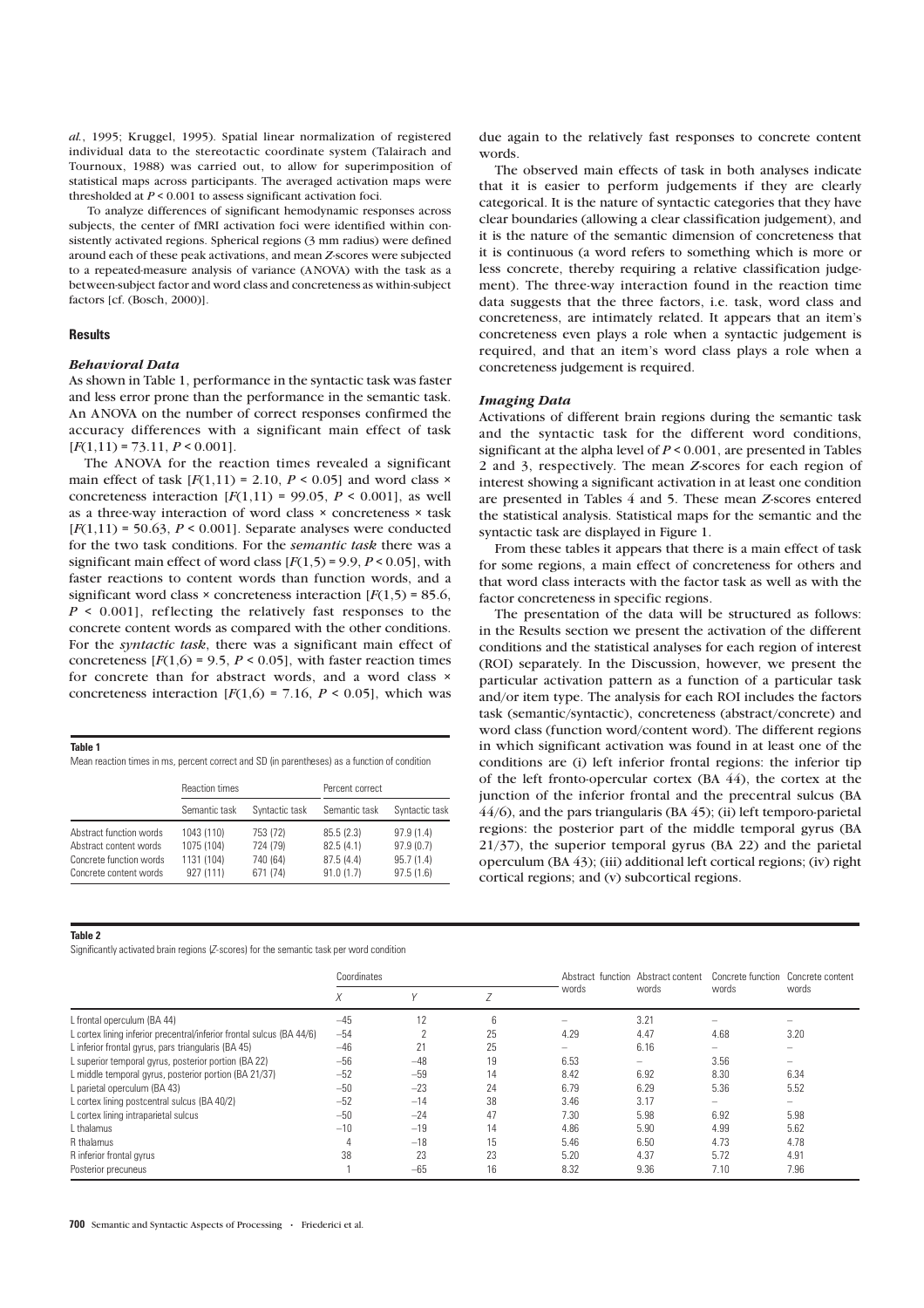# **Table 3**

Significantly activated brain regions (*Z-*scores) for the syntactic task per word condition

|                                                                       | Coordinates |       |    |                          |                          | Abstract function Abstract content Concrete function Concrete content |                          |
|-----------------------------------------------------------------------|-------------|-------|----|--------------------------|--------------------------|-----------------------------------------------------------------------|--------------------------|
|                                                                       |             |       |    | words                    | words                    | words                                                                 | words                    |
| L frontal operculum (BA 44)                                           | $-45$       | 12    |    | 3.48                     | 6.03                     | 3.51                                                                  |                          |
| L cortex lining inferior precentral/inferior frontal sulcus (BA 44/6) | $-54$       |       | 25 | $\overline{\phantom{a}}$ | 5.12                     | 4.26                                                                  |                          |
| L parietal operculum (BA 43)                                          | $-50$       | $-23$ | 24 | 6.11                     | 6.21                     | 5.88                                                                  | 5.20                     |
| L cortex lining postcentral sulcus (BA 40/2)                          | $-52$       | $-14$ | 38 | 3.56                     | $\overline{\phantom{0}}$ | 4.68                                                                  | 4.97                     |
| thalamus                                                              | $-10$       | $-19$ | 14 | 6.21                     | 4.76                     | 5.12                                                                  | 3.77                     |
| R thalamus                                                            |             | $-18$ | 15 | 5.85                     | 4.60                     | 4.58                                                                  | 3.38                     |
| R medial temporal gyrus                                               | 49          | $-57$ | 14 | 5.01                     | 3.20                     | 4.89                                                                  | 4.29                     |
| Posterior precuneus                                                   |             | $-65$ | 16 | 3.34                     | $\overline{\phantom{a}}$ | -                                                                     | $\overline{\phantom{a}}$ |

# **Table 4**

Mean *Z*-scores ( $\pm$  SEM) of regions of interest for the semantic task per word condition

|                                                                       | Coordinates |       |    | Abstract function | Abstract content | Concrete function | Concrete content |
|-----------------------------------------------------------------------|-------------|-------|----|-------------------|------------------|-------------------|------------------|
|                                                                       |             |       |    | words             | words            | words             | words            |
| frontal operculum (BA 44)                                             | $-45$       | 12    | 6  | 0.81(0.55)        | 1.18(0.78)       | 1.04(0.65)        | 0.71(0.43)       |
| . cortex lining inferior precentral/inferior frontal sulcus (BA 44/6) | $-54$       | c     | 25 | 1.65(0.77)        | 1.72(0.96)       | 1.80 (0.32)       | 1.23(0.89)       |
| inferior frontal gyrus, pars triangularis (BA 45)                     | $-46$       | 21    | 25 | 1.09(0.39)        | 2.37(0.60)       | 0.65(0.32)        | 0.93(0.49)       |
| superior temporal gyrus, posterior portion (BA 22)                    | $-56$       | $-48$ | 19 | 2.51(0.53)        | 1.06(0.38)       | 1.37(0.45)        | 1.09 (0.53)      |
| middle temporal gyrus, posterior portion (BA 21/37)                   | $-52$       | $-59$ | 14 | 3.24(0.79)        | 2.66(0.59)       | 3.19(0.63)        | 2.44(0.70)       |
| parietal operculum (BA 43)                                            | $-50$       | $-23$ | 24 | 2.61(0.78)        | 2.42(0.66)       | 2.06(0.80)        | 2.08(0.62)       |
| . cortex lining postcentral sulcus (BA 40/2)                          | $-52$       | $-14$ | 38 | 1.33(0.67)        | 1.22 (0.71)      | 0.87(0.85)        | 0.91(0.66)       |
| cortex lining intraparietal sulcus                                    | $-50$       | $-24$ | 47 | 2.81(0.57)        | 2.30(0.61)       | 2.66(0.62)        | 2.30(0.61)       |
| thalamus                                                              | $-10$       | $-19$ | 14 | 1.87(0.66)        | 2.27(0.68)       | 1.92 (0.82)       | 2.16(0.66)       |
| R thalamus                                                            |             | $-18$ | 15 | 2.10(0.52)        | 2.50(0.52)       | 1.82(0.70)        | 1.84 (0.51)      |
| R inferior frontal gyrus                                              | 38          | 23    | 23 | 2.00(0.45)        | 1.68 (0.54)      | 2.20(0.30)        | 1.89 (0.47)      |
| R medial temporal gyrus                                               | 49          | $-57$ | 14 | 0.24(0.74)        | 0.58(0.83)       | 0.78(0.76)        | 1.03 (0.63)      |
| Posterior precuneus                                                   |             | $-65$ | 16 | 3.42(2.27)        | 3.60(1.77)       | 2.73(1.97)        | 3.06(2.78)       |

### **Table 5**

Mean *Z-*scores (± SEM) of regions of interest for the syntactic task per word condition

|                                                                       | Coordinates |       |    | Abstract function | Abstract content | Concrete function | Concrete content |
|-----------------------------------------------------------------------|-------------|-------|----|-------------------|------------------|-------------------|------------------|
|                                                                       |             |       |    | words             | words            | words             | words            |
| L frontal operculum (BA 44)                                           | $-45$       | 12    | 6  | 1.34 (0.78)       | 2.32(0.71)       | 1.35(0.23)        | 0.74(0.50)       |
| L cortex lining inferior precentral/inferior frontal sulcus (BA 44/6) | $-54$       | c     | 25 | 1.14(0.47)        | 1.97(0.53)       | 1.64(0.49)        | 0.98(0.56)       |
| L inferior frontal gyrus, pars triangularis (BA 45)                   | $-46$       | 21    | 25 | 0.34(0.31)        | 0.30(0.61)       | 0.04(0.31)        | 0.51(0.48)       |
| L superior temporal gyrus, posterior portion (BA 22)                  | $-56$       | $-48$ | 19 | $-0.06(0.31)$     | 0.25(0.35)       | 0.14(0.32)        | $-0.06(0.32)$    |
| L middle temporal gyrus, posterior portion (BA 21/37)                 | $-52$       | $-59$ | 14 | 0.84(0.38)        | 0.52(0.48)       | 0.83(0.46)        | 0.39(0.41)       |
| L parietal operculum (BA 43)                                          | $-50$       | $-23$ | 24 | 2.35(0.68)        | 2.39(0.52)       | 2.26(0.65)        | 2.00(0.41)       |
| L cortex lining postcentral sulcus (BA 40/2)                          | $-52$       | $-14$ | 38 | 1.37 (0.48)       | 1.01(0.47)       | 1.80(0.44)        | 1.92(0.48)       |
| L cortex lining intraparietal sulcus                                  | $-50$       | $-24$ | 47 | 0.57(0.40)        | 0.40(0.40)       | 0.62(0.44)        | 0.34(0.37)       |
| L thalamus                                                            | $-10$       | $-19$ | 14 | 2.39(0.45)        | 1.83(0.30)       | 1.97(0.41)        | 1.45 (0.24)      |
| R thalamus                                                            |             | $-18$ | 15 | 2.25(0.30)        | 1.77(0.35)       | 1.76(0.46)        | 1.30 (0.24)      |
| R inferior frontal gyrus                                              | 38          | 23    | 23 | 0.59(0.44)        | 0.51(0.35)       | 0.81(0.34)        | 0.08(0.36)       |
| R medial temporal gyrus                                               | 49          | $-57$ | 14 | 1.93 (0.33)       | 1.23(0.36)       | 1.88(0.31)        | 1.65(0.24)       |
| Posterior precuneus                                                   |             | $-65$ | 16 | 0.80(0.45)        | 0.80(0.45)       | 0.96(0.58)        | 0.36(0.51)       |

# *Left Inferior Frontal Regions*

Activations in regions in the inferior frontal cortex did not vary as a function of word class as such (no main effect of word class); however, there were clear word class  $\times$  concreteness interactions in frontolateral cortex. For the inferior tip of the fronto-opercular cortex (BA 44) a significant word class × concreteness interaction  $[F(1,11) = 5.78, P < 0.05]$  was found, which was due mainly to differences in the syntactic task in which activation was largest for abstract content words. The word class × concreteness interaction was significant for the

syntactic task  $[F(1,6) = 6.26, P < 0.05]$  but not for the semantic task. The cortex at the junction between the inferior frontal and the inferior precentral sulcus (BA 44/6) also showed a significant word class  $\times$  concreteness interaction  $[F(1,11) = 11.4, P \le 0.01]$ . This interaction was due to less activation for the prototypical members of a word class (i.e. abstract function words and concrete content words) compared with the non-prototypical members of a word class (i.e. concrete function words and abstract content words). Again, this effect was significant only for the syntactic task [*F*(1,6) = 10.52, *P* < 0.05]. Activation of the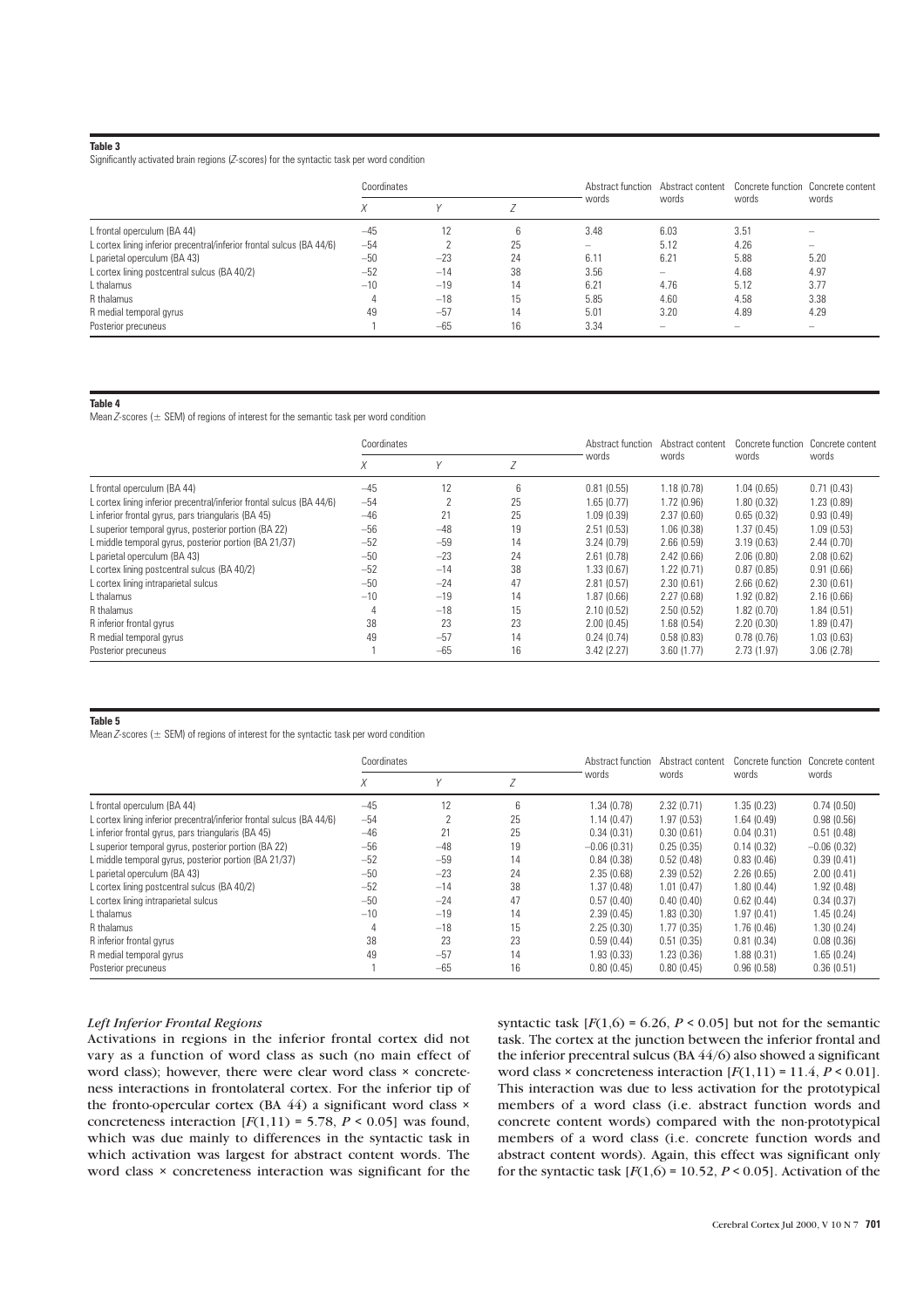

**Figure 1.** Activation clusters in the semantic task (red box) and the syntactic task (green box). Statistical maps are superimposed on an average structural MRI in Talairach space. Bright colors represent more significant activation. Activation strength is presented as mean Z-scores for different brain areas. Activations for the semantic task are color-coded in red, those for the syntactic task in green.

pars triangularis (BA 45) varied as a function of task  $[F(1,11) =$ 4.95, *P* < 0.05] and concreteness [*F*(1,11) = 5.8, *P* < 0.05], and of a concreteness  $\times$  task interaction  $[F(1,11) = 4.7, P < 0.053]$ . Separate analyses for the two tasks indicate no effects for the syntactic task but a marginal significant main effect of concreteness for the semantic task  $[F(1,5) = 5.44, P < 0.067]$ , indicating larger activation for abstract than for concrete words.

### *Left Temporo-parietal Regions*

The posterior portion of the middle temporal gyrus (BA 21/37) showed a significant main effect of task  $[F(1,11) = 11.65, P \le$ 0.01], with larger activation for the semantic compared with the syntactic task. The activation of the posterior portion of the superior temporal gyrus (BA 22) varied as a function of task  $[F(1,11) = 10.25, P < 0.01]$ , with an increase for the semantic task compared with the syntactic task. The three-way interaction task × word class × concreteness was also significant [*F*(1,11) = 7.53, *P* < 0.05]. This effect was due mainly to the elevated activation for abstract function words in the semantic task, as confirmed by

a significant main effect of word class  $[F(1,5) = 7.35, P \le 0.05]$ and a concreteness  $\times$  word class interaction  $[F(1,5) = 6.85]$ , *P* < 0.05] in the semantic task but no significant effects in the syntactic task. In addition, the parietal operculum (BA 43) was found to be active in all conditions, showing no systematic differences between them.

# *Additional Left Cortical Regions*

The cortex lining the left intraparietal sulcus was activated significantly more in the syntactic task than in the semantic task condition  $[F(1,11) = 9.62, P \le 0.01]$ . Significant activation was observed for the cortex lining the left postcentral sulcus (BA 40/2). The main effect of word class [*F*(1,11) = 15.19, *P* < 0.01], the word class  $\times$  task  $[F(1,11) = 12.85, P \lt 0.01]$  and the word class  $\times$  concreteness interactions  $[F(1,11) = 5.73, P < 0.05]$ were all significant. Separate analyses for the two tasks revealed significant effects for the syntactic task only: a main effect of word class  $[F(1,6) = 23.83, P \le 0.01]$  and a word class  $\times$ concreteness interaction  $[F(1,6) = 7.42, P < 0.05]$ . This inter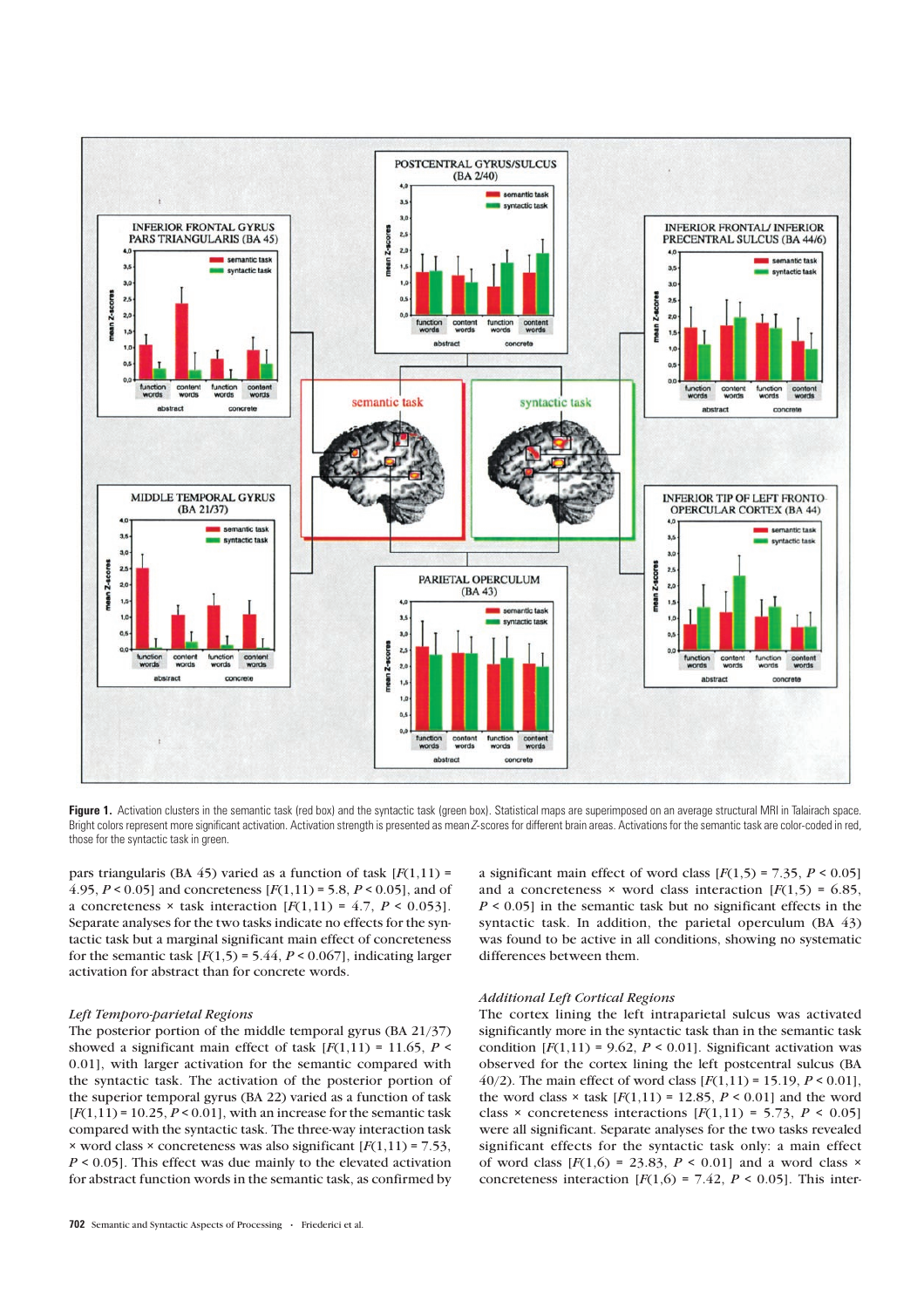action reflects higher activation for the non-prototypical word class conditions compared with their prototypical counterparts.

# *Right Cortical Regions*

Right hemispheric activations were found in the middle temporal gyrus, in the inferior frontal gyrus and in the right posterior precuneus in the vicinity of the parieto-occipital fissure. For the middle temporal gyrus no significant effect was found. The activation in the right inferior frontal gyrus revealed a significant main effect of task  $[F(1,11) = 9.23, P \le 0.05]$ , with greater activation for the semantic than for the syntactic task. There was also a significant main effect of task in the right precuneus, reflecting more activation in the semantic than in the syntactic task  $[F(1,11) = 6.97, P < 0.05]$ .

# *Subcortical Regions*

Significant activation was found for the left and the right thalamus. The left thalamus showed a word class × task interaction  $[F(1,11) = 7.51, P \le 0.05]$ . Separate analyses, however, revealed no significant effects. The activation in the right thalamus varied as a function of concreteness  $[F(1,11) = 14.18]$ , *P* < 0.01], with an increase for the abstract compared with the concrete words. Moreover, there was a significant word class × task interaction  $[F(1,11) = 5.44, P < 0.05]$ . Separate analyses for the two tasks revealed main effects of concreteness  $[F(1,6) =$ 13.77, *P* < 0.01] and word class [*F*(1,6) = 5.36, *P* < 0.06] for the syntactic task only.

# **Discussion**

The present data on the processing of open and closed class words suggest a systematic interaction between word class, concreteness and linguistic task. There are a number of activations in the underlying neuronal network which are present in all eight subconditions. These are the activations in the left parietal operculum (BA 43), the postcentral sulcus (BA 40/2) and both thalami (except for content words in the syntactic condition). The additional activations in the left inferior frontal gyrus (BA 45) and the posterior portions of the left superior and middle temporal gyrus (BA 21/22/37) appear to be modulated to a large extent by the demands in the semantic task, whereas the cortex lining the junction of the inferior frontal and the inferior precentral sulcus (BA 44/6) and the left fronto-opercular cortex (BA 44) were modulated by the demands in the syntactic task.

### *Semantic Aspects of Processing*

A specific increase of activation for the semantic judgement task was observed in the posterior part of the left superior and middle temporal gyrus (BA 21/22/37) and in the left pars triangularis (BA 45). Moreover, an increase of activation for the semantic task was found for the left intraparietal sulcus and the right inferior frontal gyrus, as well as the right posterior precuneus.

The present data suggest that earlier reports of activation in the left inferior frontal gyrus and in the superior and middle temporal gyrus reported for the processing of concrete content words may be a function of the nature of the semantic task rather than of the item's word class or concreteness. This conclusion is in line with the view that involvement of the left inferior frontal cortex in semantic processes is dependent on whether semantic processing (induced by the task) is strategic or not (Fiez *et al.*, 1995; Thompson-Schill *et al.*, 1997).

The selective activation in the right inferior frontal cortex in the semantic task is compatible with earlier findings. Activation in this brain area was reported for semantic memory processes (Rugg *et al.*, 1996) [for an overview see (Nyberg *et al.*, 1996)]. The increased activation in the inferior frontal and the temporal cortices during the processing of semantic aspects of language is in general agreement with findings from a number of earlier imaging studies [for an overview see (Gabrieli *et al.*, 1998); for further discussion see below].

# *Syntactic Aspects of Processing*

Activation specific for the syntactic judgement task was found in the inferior tip of the left fronto-opercular cortex (BA 44) and the cortex lining the junction of the inferior frontal and the inferior precentral sulcus (BA 44/6). This activation pattern is due to an interaction of word class and concreteness, reflecting that nonprototypical word class members, i.e. abstract content words (open class) and concrete function words (closed class), showed an increased activation compared with prototypical members of the respective word class, i.e. abstract function words and concrete content words.

Concerning the functional specification of BA 44 in language processing, the present data seem to indicate that the inferior tip of this area supports syntactic processes such as word category classification independent of a word's class membership. Nobre and colleagues (Nobre *et al.*, 1997) argued, based on data from a semantic task, that the involvement of BA 44 in processing abstract function words may be due to the fact that these elements do not carry semantic information and are thus more reliant on phonological processes. On the basis of a literature review it has recently been proposed that Broca's area (BA 44) may be functionally separated into a superior and an inferior part, with the superior part involved in phonological processing and the inferior part involved in syntactic processing (Friederici, 1999). This proposal receives tentative support from the present finding that an increase of activation in the inferior tip of BA 44 was found for non-prototypical members of their category when a judgement about their syntactic word category was required. The view that a subpart of BA 44 is involved in syntactic processes is also compatible with recent imaging studies on syntactic aspects of processing during sentence comprehension. It has been shown that during sentence reading activation in BA 44 varies as a function of syntactic complexity (Stromswold *et al.*, 1996; Just *et al.*, 1996).

The finding that activation in BA 44, although larger for both types of function words than for concrete content words, was largest for abstract content words deserves some discussion. Under the hypothesis that the inferior tip of BA 44 subserves syntactic processes, one would have expected function words to evoke the largest activation in this area. Although this pattern was only partially observed, the following arguments may be brought forward in support of this hypothesis. As the particular increase for abstract content words was only present in the syntactic task, it can be attributed to syntactic aspects of processing. It appears that the syntactic classification of an abstract noun as a non-prototypical member of its class requires more neuronal resources than a prototypical member. This interpretation in terms of a prototypicality effect gains some support from a study by Raichle and colleagues (Raichle *et al.*, 1994) that demonstrated that the activation of a particular brain area decreased as the familiarity of items increased.

This notion of familiarity or prototypicality can be applied to the present data and to the related data in the literature. Assume that a portion of BA 44 is indeed the area that subserves syntactic processes. This area has been shown to support structuring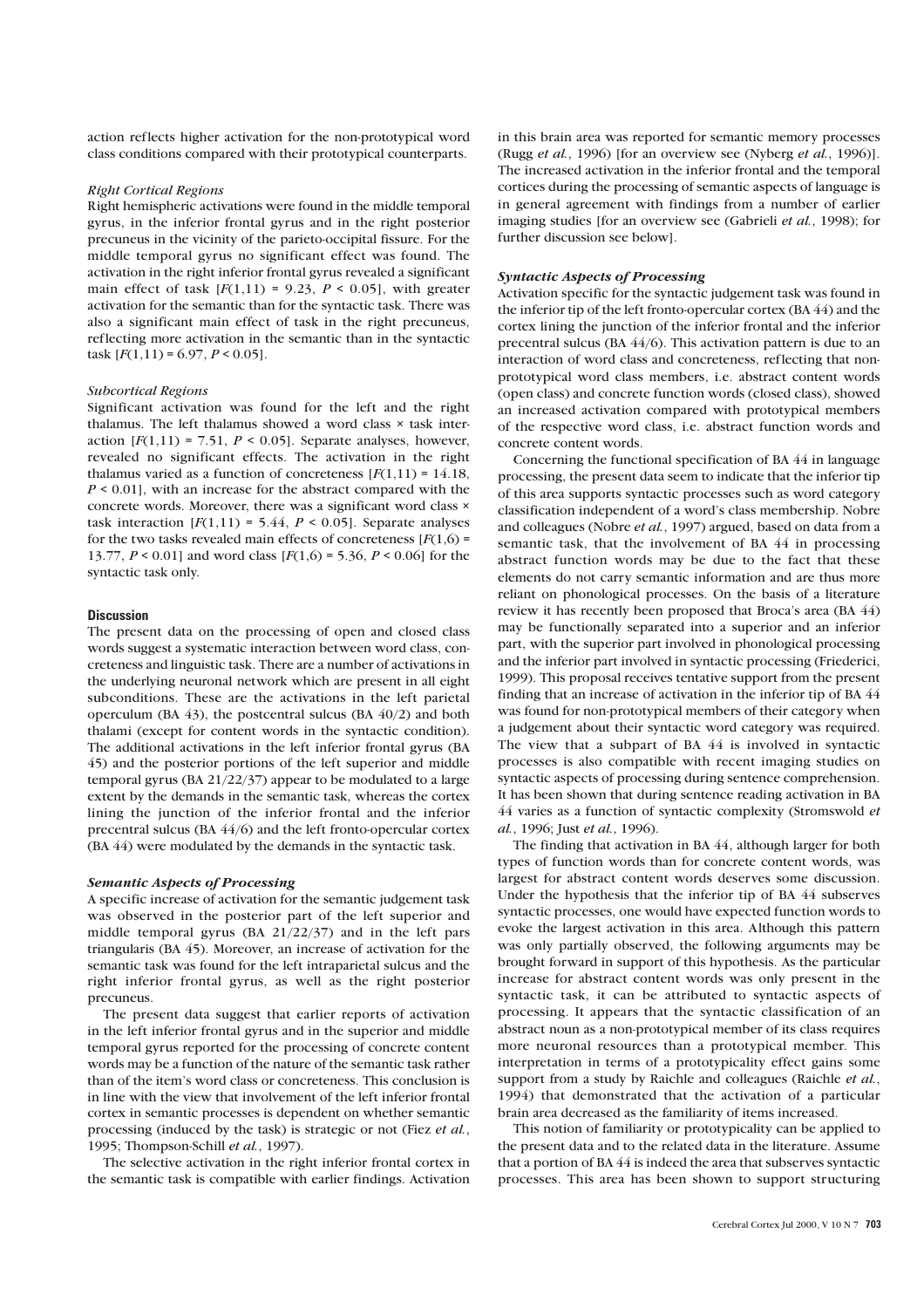processes involved in syntactically complex sentences (Just *et al.*, 1996; Stromswold *et al.*, 1996). As syntactic structure building is necessarily based on word category information, this brain area may also be involved in syntactic word category judgements. For both functions it appears that more difficult processes lead to an increase in activation, be it the processing of complex sentences in the sentence reading studies (Just *et al.*, 1996; Stromswold *et al.*, 1996) or the processing of nonprototypical word class members (present study). Moreover, differential activation for typical and non-typical syntactic input was observed in a recent study by Friederici *et al.* (Friederici *et al.*, 2000) in that more activation was found in the deep frontal operculum near Broca's area for so-called jabberwocky sentences (which are syntactically correct but in which content words are replaced by pseudowords) as compared with normal sentences (which are syntactically correct and contain real content words). Thus it appears that activation decreases when the processes under investigation deal with more familiar or prototypical input, because these processing procedures may require less neural resources.

This latter interpretation receives further support from a recent study by Petersen and colleagues (Petersen *et al.*, 1998), who found a change in the relative activation of different brain areas in a given neural network as a function of practice.

The present findings are in general agreement with a recent hypothesis on the functional domain-specificity of the left prefrontal cortex. Gabrieli and colleagues (Gabrieli *et al.*, 1998) proposed that BA 45 and BA 47 support semantic processes (Petersen *et al.*, 1989; Kapur *et al.*, 1994), and that phonological processes 'occur more posteriorly, near Broca's area, in left inferior frontal cortex' (Démonet *et al.*, 1992; Zatorre *et al.*, 1992; Fiez *et al.*, 1995; Gabrieli *et al.*, 1998). The present data further specify this claim as they suggest that the inferior tip of BA 44 (rather than its superior portion) subserves syntactic aspects of language processing in particular. Given that attention allocation can enhance activation of the specific areas engaged either in semantic or syntactic aspects of processing, it appears that attentional processing induces activations in a domain specific fashion.

### **Notes**

Address correspondence to Angela D. Friederici, Max Planck Institute of Cognitive Neuroscience, PO Box 500 355, D-04303 Leipzig, Germany. Email: angelafr@cns.mpg.de.

### **References**

- Andreewsky E, Seron X (1975) Implicit processing of grammatical rules in a classical case of agrammatism. Cortex 9:379–390.
- Bosch V (2000) Statistical analysis of multi-subject fMRI data: the assessment of focal activation. J Magn Reson Imag 11:61–64.
- Bradley DC, Garrett MF, Zurif EB (1980) Syntactic deficits in Broca's aphasia. In: Biological studies of mental processes (Caplan D, ed.), pp. 269–286. Cambridge, MA: MIT Press.
- Brown CM, Hagoort P, ter Keurs M (1999) Electrophysiological signatures of visual lexical processing: open- and closed-class words. J Cogn Neurosci 11:261–281.
- Buckner RL, Koustaal W, Schacter D, Wagner A, Rosen B (1998) Functional–anatomic study of episodic retrieval using fMRI: I. Retrieval effort versus retrieval success. NeuroImage 7:151–162.
- Démonet J-F, Chollet F, Ramsay S, Cardebat D, Nespoulous J-L, Wise R, Rascol A, Frackowiak R (1992) The anatomy of phonological and semantic processing in normal subjects. Brain 115:1753–1768.
- Fiez JA (1997) Phonology, semantics, and the role of the left inferior prefrontal cortex. Hum Brain Map 5:79–83.

Fiez JA, Raichle ME, Miezin FM, Peterson SE, Tallal P, Katz WF (1995) PET

studies of auditory and phonological processing: effects of stimulus characteristics and task demands. J Cogn Neurosci 7:357–375.

- Friederici AD (1983) Aphasics' perception of words in sentential context: some real-time processing evidence. Neuropsychology 21:351–358.
- Friederici AD (1985) Levels of processing and vocabulary types: evidence from on-line comprehension in normals and agrammatics. Cognition 19:133–167.
- Friederici AD (1999) The neurobiology of language comprehension. In: Language comprehension: a biological perspective (Friederici AD, ed.), pp. 263–301. Berlin: Springer.
- Friederici AD, Schönle PW (1980) Computational dissociation of two vocabulary types: evidence from aphasia. Neuropsychology 18:11–20.
- Friederici AD, Meyer M, von Cramon DY (2000) Auditory language processing: brain images evoked by syntactic and lexical information. Brain Lang (in press).
- Friston KJ, Ashburner J, Frith CD, Poline JB, Heather JD, Frackowiak RSJ (1995) Spatial registration and normalization of images. Hum Brain Map 2:165–189.
- Frith CD, Friston KJ, Liddle PF, Frackowiak RSJ (1991) A PET study of word finding. Neuropsychology 29:1137–1148.
- Gabrieli JD, Poldrack RA, Desmond JE (1998) The role of left prefrontal cortex in language and memory. Proc Natl Acad Sci USA 95:906–913.
- Garnsey SM (1985) Function words and content words: reaction times and evoked potential measures of word recognition. Dissertation, University of Rochester.
- Garrett M (1980) Levels of processing in sentence production. In: Language production, vol. 1. Speech and talk (Butterworth B, ed.), pp. 177–241. New York: Academic Press.
- Gleitman LR, Wanner E (1982) Language learning: state of the art. In: Language acquisition: the state of the art (Wanner E, Gleitman LR, eds), pp. 3–48. New York: Cambridge University Press.
- Gordon B, Caramazza A (1982) Lexical decision for open- and closed-class words: failure to replicate differential frequency sensitivity. Brain Lang 15:143–160.
- Howard D, Patterson K, Wise R, Brown WD, Friston K, Weiller D, Frackowiak RSJ (1992) The cortical localization of the lexicons: positron emission tomography evidence. Brain 115:1769–1782.
- Just MA, Carpenter PA, Keller TA, Eddy WF, Thulborn KR (1996) Brain activation modulated by sentence comprehension. Science 274:114–116.
- Kapur S, Rose R, Liddle PF, Zipursky RB, Brown GM, Stuss D, Houle S, Tulving E (1994) The role of left prefrontal cortex in verbal processing: semantic processing or willed action? NeuroReport 5:2193–2196.
- Kiehl K A, Liddle P F, Smith A M, Mendrek A, Forster B B, Hare R D (1999) Neural pathways involved in the processing of concrete and abstract words. Hum Brain Map 7:225–233.
- Kolk H, Blomert L (1985) On the Bradley hypothesis concerning agrammatism: the nonword-interference effect. Brain Lang 26: 94–105.
- Kruggel, F (1995) Automatical registration of brain volume dataset. In: Information processing in medical imaging (Ayche N, ed.), pp. 387–412. Amsterdam: Kluwer.
- Kruggel F, Descombes X, von Cramon DY (1998) Preprocessing of fMRI datasets. In: Workshop on biomedical image analysis (Vermuri B, ed.), pp. 323–330. Los Angeles, CA: IEEE Press.
- Levelt WJM (1989) Speaking: from intention to articulation. Cambridge, MA: MIT Press.
- Matthei EH, Kean M-L (1989) Postaccess processes in the open versus closed class distinction. Brain Lang 36:163–180.
- Neville HJ, Mills DL, Lawson DS (1992) Fractionating language: different neural subsystems with different sensitive periods. Cereb Cortex 2:244–258.
- Nobre AC, McCarthy G (1994) Language-related ERPs: scalp distribution and modulation by word type and semantic priming. J Cogn Neurosci 6:233–255.
- Nobre AC, Price CJ, Turner R, Friston K (1997) Selective processing of nouns and function words in the human brain. NeuroImage 5(4):53.
- Nyberg L, Cabeza R, Tulving E (1996) PET studies of encoding and retrieval: the HERA model. Psychol Bull Rev 3:135–148.
- Petersen SE, Fox PT, Posner MI, Mintum M, Raichle ME (1989) Positron emission tomographic studies of the processing of single words. J Cogn Neurosci 1:153–170.
- Petersen SE, Fox PT, Snyder AZ, Raichle ME (1990) Activation of